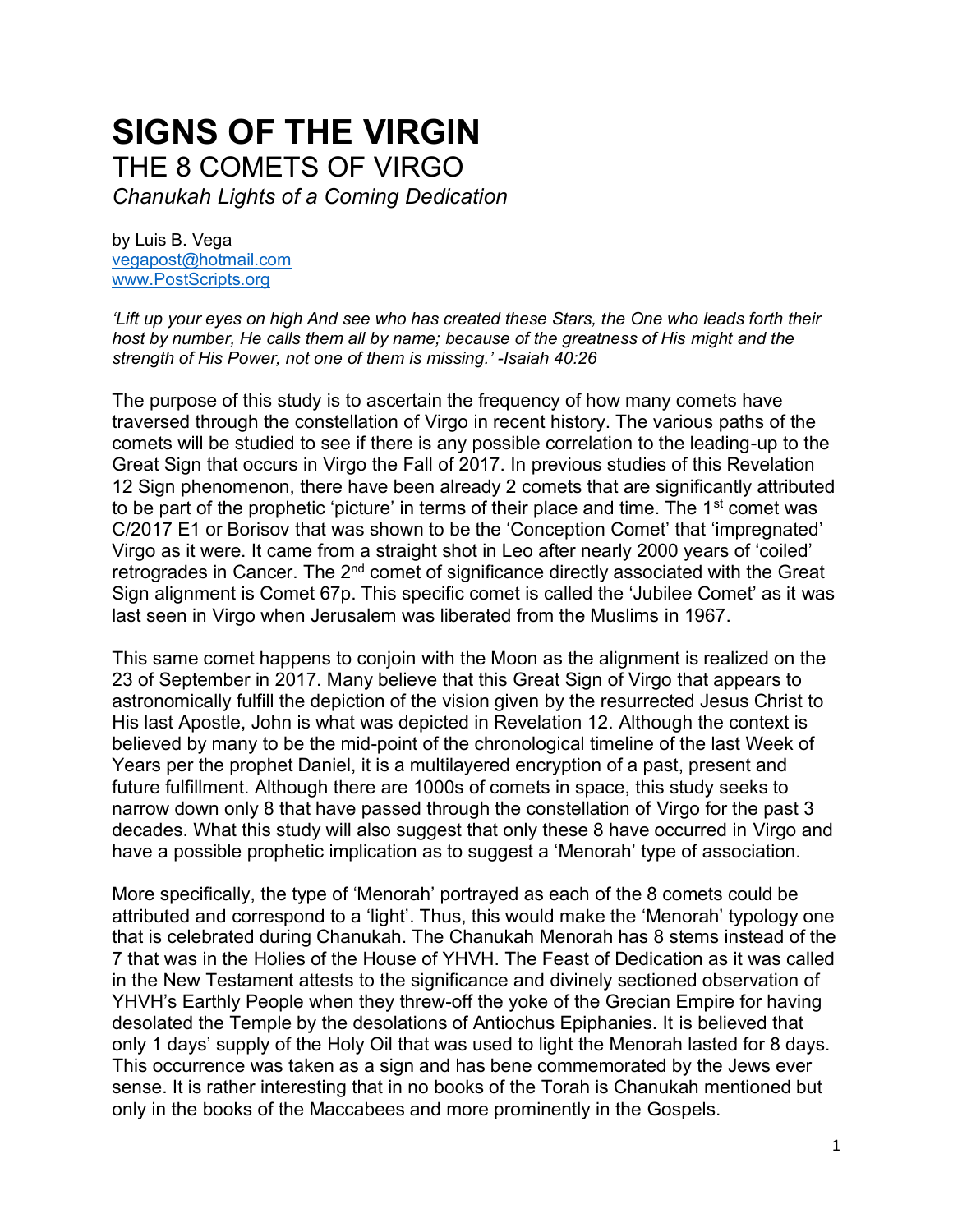### **The Anatomy of a Comet**

Taken from research, a comet is an icy small celestial body that, when passing close to the Sun warms-up and begins to release gases as it forms a 'tail'. This produces a visible mini atmosphere called a 'coma'. Comets have a 'nucleus' that ranges from a few 100 meters to several kilometers wide. It is believed that comets are composed of loose collections of ice, dust, and small rocky particles. The coma may be up to 15 times the Earth's diameter, while the tail may stretch 1 Astronomical Unit (AU). An AU is the distance from the Earth to the Sun. Comets may be seen from the Earth without the aid of a telescope if the comet is near and bright enough. Comets usually have elliptical orbits, and they have a wide range of orbital periods, ranging from several years to potentially several millions of years. Short-Period comets originate in the Kuiper Belt beyond the orbit of Neptune.

Long-Period comets are thought to originate in the Oort Cloud outside the Kuiper belt. 'Hyperbolic Comets' may pass once through the inner Solar System before being flung to interstellar space. The appearance of a comet is called an 'Apparition'. As of November 2014, there are over 5,000 known comets and a number that is steadily increasing due to technological advances. However, it is believed that number represents only a tiny fraction of the total potential comet population in space. It is estimated by space agencies that roughly 1 comet per year is visible to the naked eye on Earth. Such 'naked-eye' comets that are that bright are called 'Great Comets'. Comets are distinguished from asteroids in that comets have their mini atmosphere surrounding their central nucleus.

However, 'Extinct Comets' that have passed close to the Sun many times are those that have lost their ice make-up and dust and may resemble small asteroids. Also, asteroids are thought to have a different point of origin than from comets. It is believed that asteroids form from inside the orbit of Jupiter rather than in the outer Solar System. In the Hebrew word for star, כוכב) kokab) refers to any bright heavenly object, it presumably includes comets as well. Although highly suggestive, this notion of the 8 comets to be the 8 'lights' have some unique properties as mentioned with the Borisov comet and 67p. The following is a suggested correlation based on the paths of the 8 comets traversing through Virgo since 1986. Since that time, to the convergence of the Great Sign in Virgo in the Fall of 2017 is 33 years.

There appears that 4 comets come into Virgo from the right side and 4 comets come from the left side. There is 1 comet, Lovejoy 2011 that comes up the middle as it were the 'stem' of the 4 respective branches. The comets, all 8 of them would represent the 'Light of the World' that signals the coming birth of the Light of the World, Jesus. This 'Feast of Lights' is also directly associated with Jesus Christ, His dedication and ministry. As the 'Light of the World' was and is one of the I AM's of Jesus Christ that He Himself attributed His purpose and being with, the following is suggested concerning His birth. Chanukah usually falls in the winter season of the year. If one does take the supposed birthday of Jesus to be -3 BC on September 11, then approximately 9 months prior would be in December and the timeframe for when the Jews would celebrated Chanukah.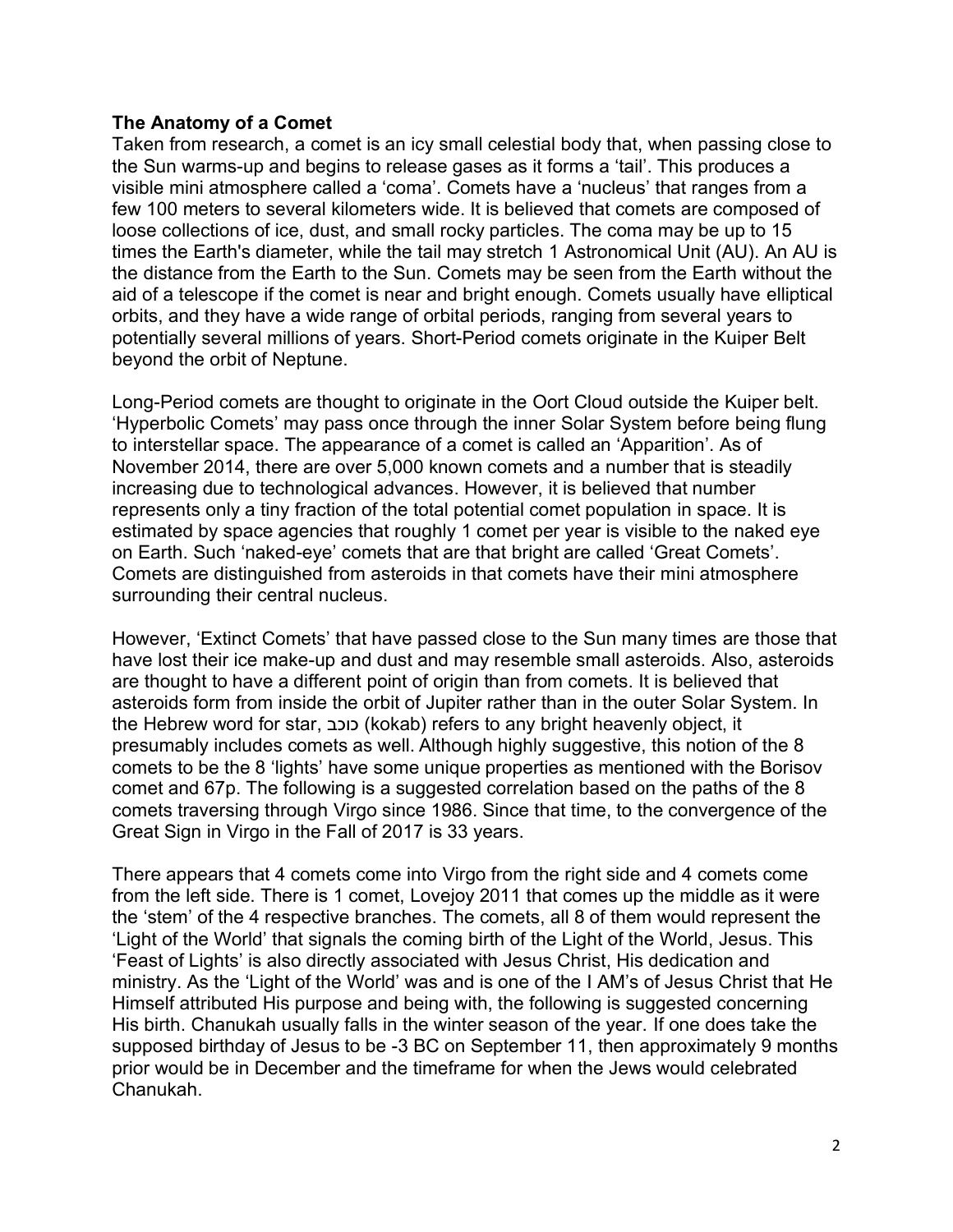## **The Sign of Lights**

This study would suggest that Jesus was 'conceived' during Chanukah. How all this is possibly tied to the comets of Virgo is that as a type and show, Virgo would thus represent Mary. At different times and intervals, each comet made its path through Virgo. The illustrated chart depicts the Ecliptic and the constellation from a solar-centric point of view using SolarSystemScope vs. the Earth-centric point of view used in Stellarium. The Sun is positioned directly in the heart of Virgo for the same perspective to render the 8 paths of the comets. The following observations are made.

#### *8 Comets like a 'Menorah'*

| 1.67P:           | 67P/C-G     | Left         | 2017 |
|------------------|-------------|--------------|------|
| 2. Borisov:      | C/2017 E1   | <b>Right</b> | 2016 |
| 3. Encke:        | 2P/Encke    | <b>Right</b> | 2017 |
|                  |             |              |      |
| 4. Haley 1986:   | 1P/Haley    | <b>Right</b> | 2016 |
| 5. Linear:       | 209P/Linear | <b>Right</b> | 2019 |
| 6. Lovejoy 2011: | C/2011 W1   | Center       | 2011 |
| 7. Lovejoy 2013: | C/2013 R1   | <b>Right</b> | 2014 |
| 8. Panstarrs:    | C/2011 L4   | Left         | 2013 |

Comet Lovejoy 2013 passed over the constellation and exited it in March of 2014. Then there was the Borisov Comet C/2017 E1 that 'impregnated' Virgo in November of 2016. Comet Haley 1986 is also currently traveling through the constellation and swung around in 2016 to conjoin with Spica. Comet 209P Linear will cross the 'womb' delineation of Virgo in 2019. There is Comet Encke that comes from the top and amazingly intersected Spica around March 2017. Comet Panstarrs also in March of 2013 intersected the head Star of Virgo as it come from the bottom. Also, there is comet Lovejoy 2011 that in March of 2011 made its perihelion near the star Spica as well.

This particular comet had a tail like a Muslim sword and was seen in the southern hemisphere, mainly Australia and New Zealand. It was reported then that this 'Islamic Sword' was to be an omen of the murderous Muslim religion that would unleash death and a mortal blow to the Church of Christ, specifically in the Middle East. It so happened that during that time period in 2011, several major earthquakes rattled Christchurch, New Zealand. In one quake, a prophetic picture immerged as the main Christian Cathedral was battered by the quake and nearly destroyed.

Thus not only are the 8 comets in Virgo suggested to be a 'Menorah' type of possible prophetic significance but such also acted as a 'dagger' in the case of Lovejoy 2011 thrust in the side of Virgo as to destroy the 'Woman of Christ', 'Christ's Church', etc. This prophetic inference is related to the Red Dragon that seeks to destroy the Woman the her Manchild. It is depicted by the calligraphic rendition of the spelling of Allah in Arabic, the Moon goddess of Islam is associated with the red 'dragon' or serpent looking motif. In the Bible, especially pertaining to the Revelation 12 Sign, this Virgin is battling the Red Dragon 'Beast'. It is the ages-old motif of good vs evil, light vs. darkness, Christ vs. AntiChrist and yes in history, Judeo-Christianity vs. Islam. This contention stared with the Serpent and Eve in the Garden and will play out its last vestiges in the coming 7 years of Tribulation for the 'Eve' in the Sky, Virgo that typifies Israel.